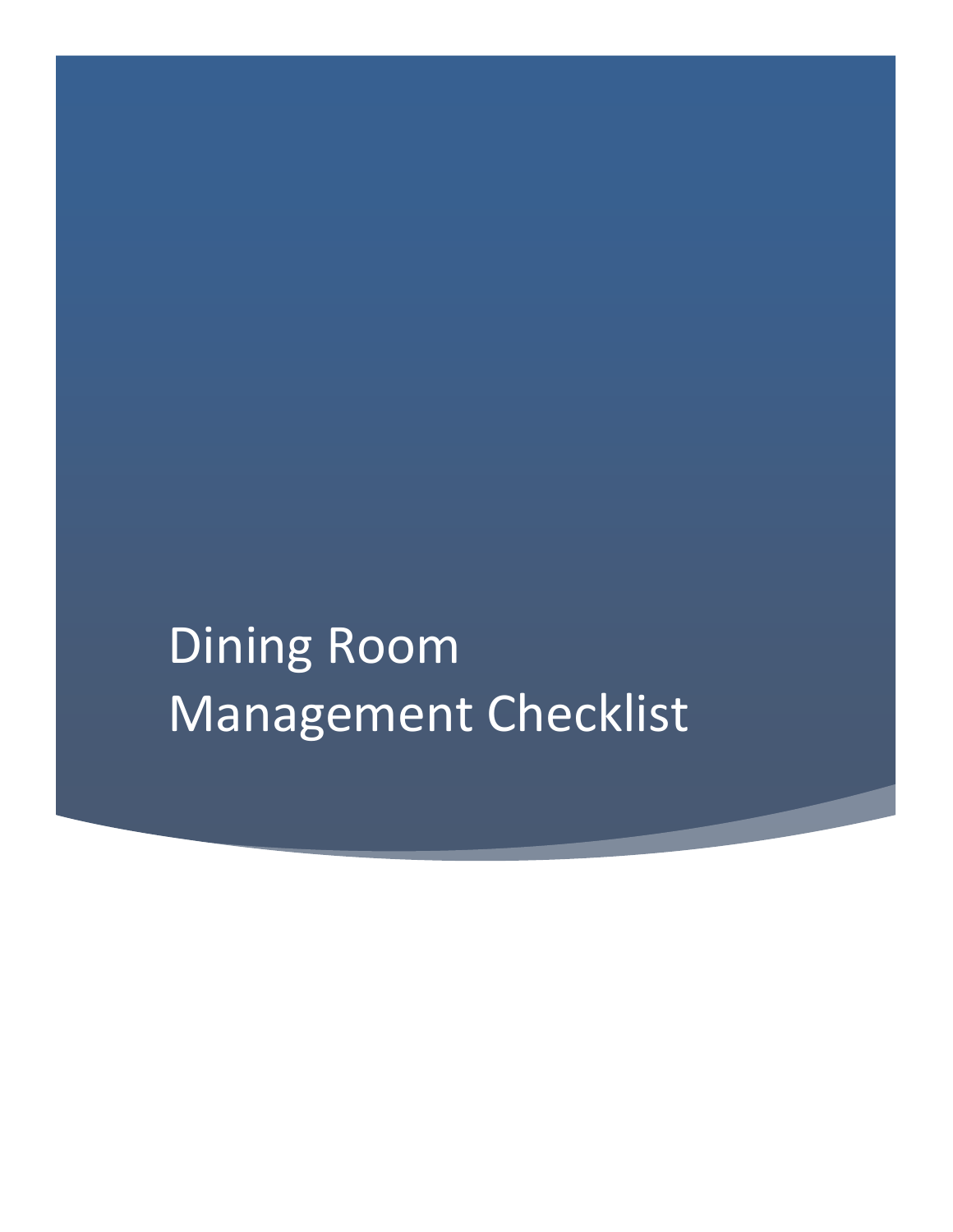## **Dining Room Management Checklist**

The phased-in approach for reopening our dining room requires that we make significant adjustments to our dining room layout, hosting and guest welcome process, wait list handling and service procedures in order to earn the trust of our guests.

Guests must feel assured that we have gone the extra mile to provide a safe and sanitary environment in which they can dine without fear of being infected by our staff or other guests.

The following checklist is to be used as a reference as we create our Dining Room Management Plan.

- Social Distancing
	- o Occupancy limits
		- State guidelines
		- **■** Increased with phasing in
	- o Floor plan changes
		- Remove seating or,
		- Designate closed tables
	- o Table configuration
		- Maximum table size
			- State guidelines
			- Maximum number of guests at 1 table
			- No community seating, only guests within the party
		- **Spacing** 
			- 6-ft. between parties
		- **Protective barriers** 
			- Used for booths when spacing not possible
			- Used to separate dining areas when spacing not possible
	- o Host station
		- Protective barriers
		- Menu management
		- Seating procedure
	- o Waiting area
		- 6-ft. spacing
		- Wait in car until table ready
		- Designated area
	- o Restrooms
		- Limit number at one time
		- Monitoring
		- Designated waiting spaces
	- o Sanitizer stands
		- Placed throughout counter, dining and lobby areas, or
		- Brought to table by server
	- o Protective wear
		- Staff
		- Customers when not at table?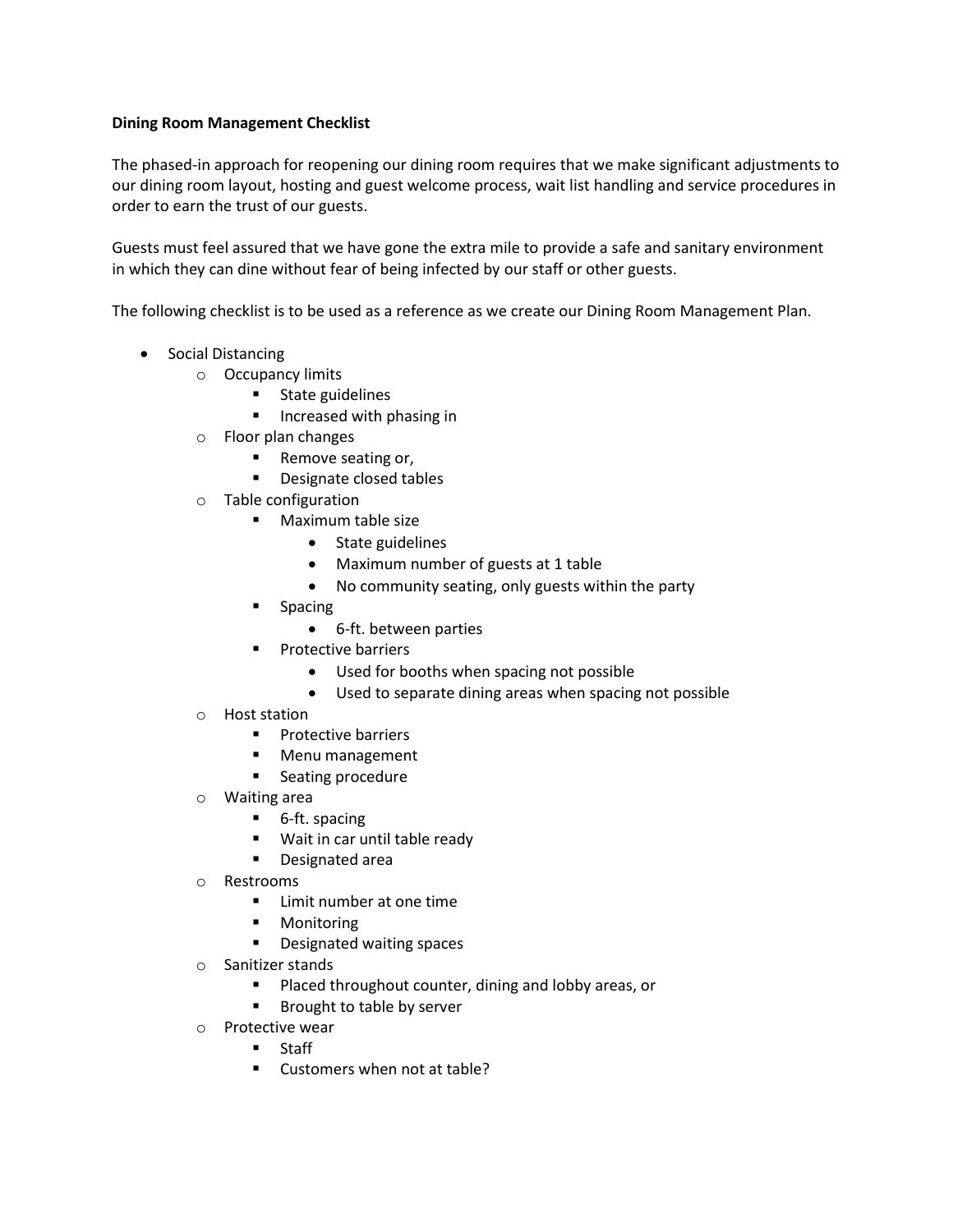- Signage
	- o Customer notices
		- Customer Promise (not to dine-in if experiencing symptoms)
		- Our Promise (what we are doing to keep staff and guests safe)
	- o Floor markings
		- Anywhere that a line can form
		- Takeout pickup, order and payment counters
		- Restroom waiting line
	- o Waiting area
		- Designated area when waiting for table
		- Instructional signage
	- o Restrooms
		- Limited access
	- ▪
- Restrooms
	- o Signage
	- o Monitoring
	- o Sanitation
- Lobby
	- o Signage
	- o Monitoring
	- o Sanitation
- Service Areas
	- o POS stations
		- Maintain social distancing from seated guests
		- Sanitizing protocol
	- o Soft beverage service
		- Maintain social distancing from seated guests
	- o Bar beverage service
		- Maintain social distancing from seated guests
	- o Self-service
		- **Eliminate self-serve**
- Table Settings
	- o No preset tables
	- o Use rollups
	- o Deliver condiments as needed
	- o Provide sanitary or 1-time use salt & pepper